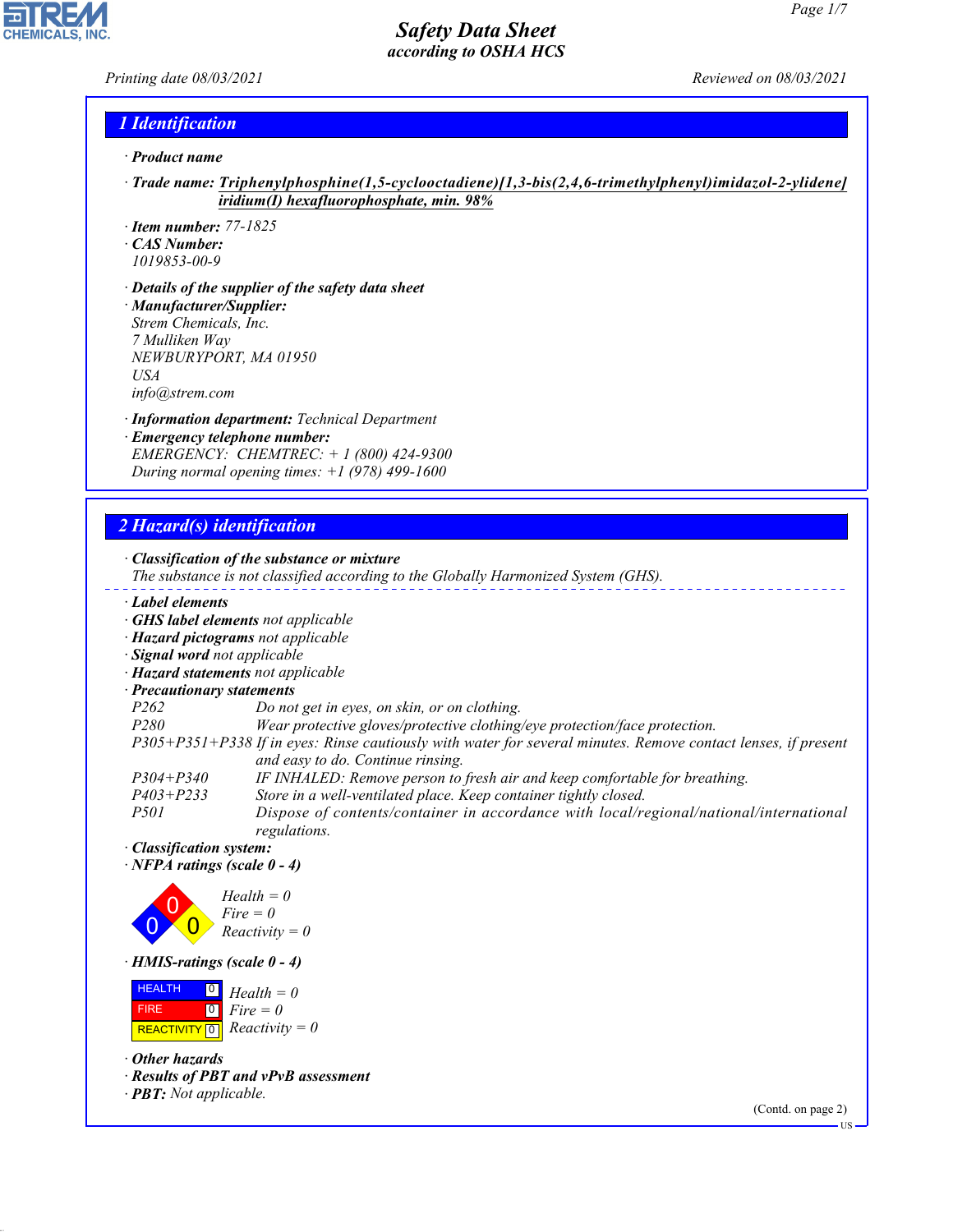

*Trade name: Triphenylphosphine(1,5-cyclooctadiene)[1,3-bis(2,4,6-trimethylphenyl)imidazol-2-ylidene]iridium(I) hexafluorophosphate, min. 98%*

*· vPvB: Not applicable.*

(Contd. of page 1)

#### *3 Composition/information on ingredients*

*· Chemical characterization: Substances*

*· CAS No. Description*

*1019853-00-9 Triphenylphosphine(1,5-cyclooctadiene)[1,3-bis(2,4,6 trimethylphenyl)imidazol-2-ylidene]iridium(I) hexafluorophosphate, min. 98%*

#### *4 First-aid measures*

- *· Description of first aid measures*
- *· General information: No special measures required.*
- *· After inhalation: Supply fresh air; consult doctor in case of complaints.*
- *· After skin contact: Immediately rinse with water.*
- *· After eye contact: Rinse opened eye for several minutes under running water. Then consult a doctor.*
- *· After swallowing: If symptoms persist consult doctor.*
- *· Information for doctor:*
- *· Most important symptoms and effects, both acute and delayed No further relevant information available.*
- *· Indication of any immediate medical attention and special treatment needed*
- *No further relevant information available.*

#### *5 Fire-fighting measures*

- *· Extinguishing media*
- *· Suitable extinguishing agents: Use fire fighting measures that suit the environment.*
- *· Special hazards arising from the substance or mixture No further relevant information available.*
- *· Advice for firefighters*
- *· Protective equipment: No special measures required.*

#### *6 Accidental release measures*

*· Personal precautions, protective equipment and emergency procedures Not required.*

*· Environmental precautions: No special measures required.*

- *· Methods and material for containment and cleaning up: Dispose contaminated material as waste according to item 13.*
- *· Reference to other sections*
- *See Section 7 for information on safe handling.*
- *See Section 8 for information on personal protection equipment.*
- *See Section 13 for disposal information.*

#### *· Protective Action Criteria for Chemicals*

*· PAC-1:*

*Substance is not listed.*

*· PAC-2:*

44.1.1

*Substance is not listed.*

(Contd. on page 3)

US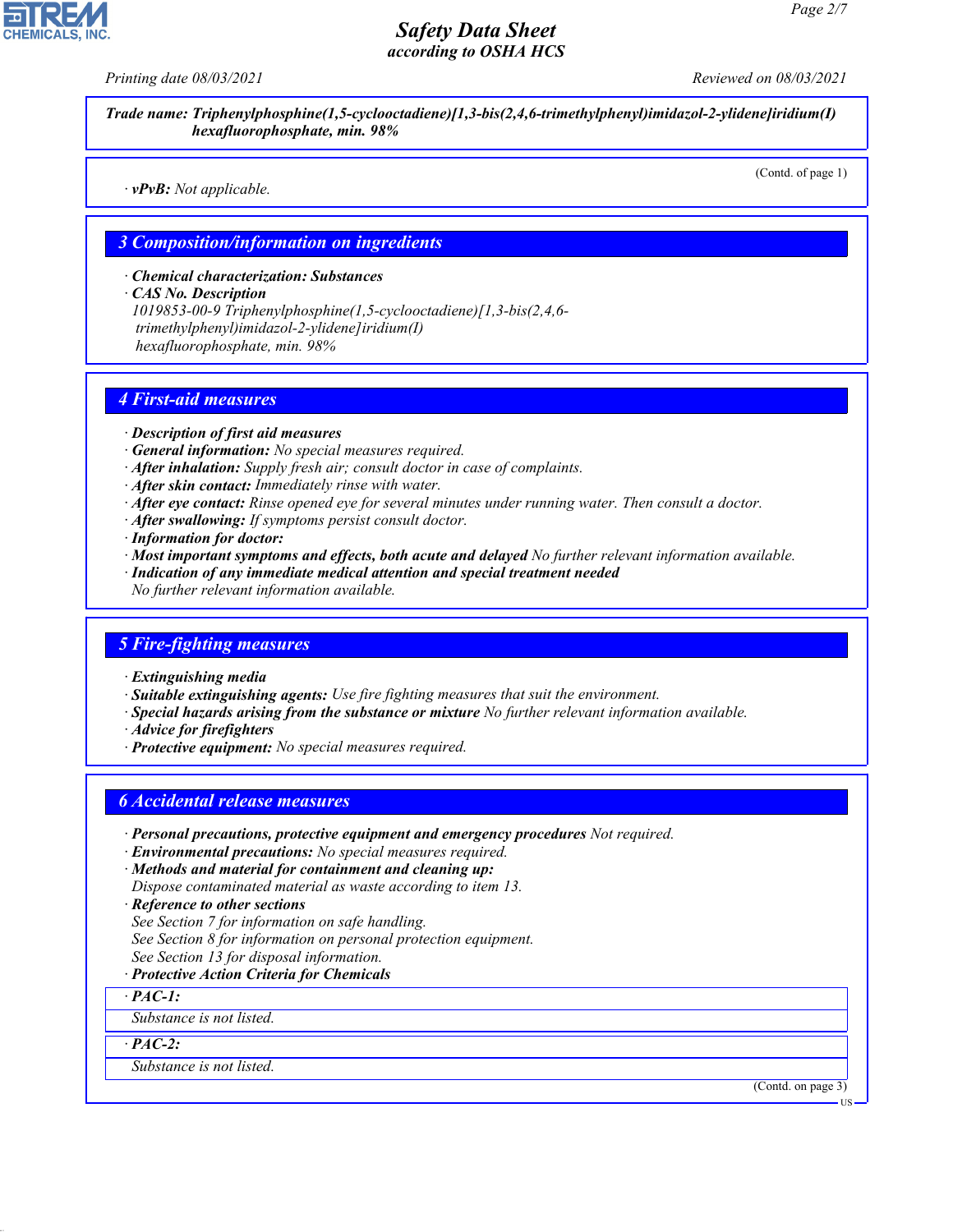*Printing date 08/03/2021 Reviewed on 08/03/2021*

*Trade name: Triphenylphosphine(1,5-cyclooctadiene)[1,3-bis(2,4,6-trimethylphenyl)imidazol-2-ylidene]iridium(I) hexafluorophosphate, min. 98%*

(Contd. of page 2)

#### *· PAC-3:*

*Substance is not listed.*

#### *7 Handling and storage*

- *· Handling:*
- *· Precautions for safe handling No special measures required.*
- *· Information about protection against explosions and fires: No special measures required.*
- *· Conditions for safe storage, including any incompatibilities*
- *· Storage:*
- *· Requirements to be met by storerooms and receptacles: No special requirements.*
- *· Information about storage in one common storage facility: Not required.*
- *· Further information about storage conditions: None.*
- *· Specific end use(s) No further relevant information available.*

#### *8 Exposure controls/personal protection*

- *· Additional information about design of technical systems: No further data; see item 7.*
- *· Control parameters*
- *· Components with limit values that require monitoring at the workplace: Not required.*
- *· Additional information: The lists that were valid during the creation were used as basis.*
- *· Exposure controls*
- *· Personal protective equipment:*
- *· General protective and hygienic measures:*
- *The usual precautionary measures for handling chemicals should be followed.*
- *· Breathing equipment: Not required.*
- *· Protection of hands:*



44.1.1

\_S*Protective gloves*

*The glove material has to be impermeable and resistant to the product/ the substance/ the preparation. Due to missing tests no recommendation to the glove material can be given for the product/ the preparation/ the*

*chemical mixture.*

*Selection of the glove material on consideration of the penetration times, rates of diffusion and the degradation · Material of gloves*

*The selection of the suitable gloves does not only depend on the material, but also on further marks of quality and varies from manufacturer to manufacturer.*

*· Penetration time of glove material*

*The exact break through time has to be found out by the manufacturer of the protective gloves and has to be observed.*

*· Eye protection: Safety glasses*

(Contd. on page 4)

US

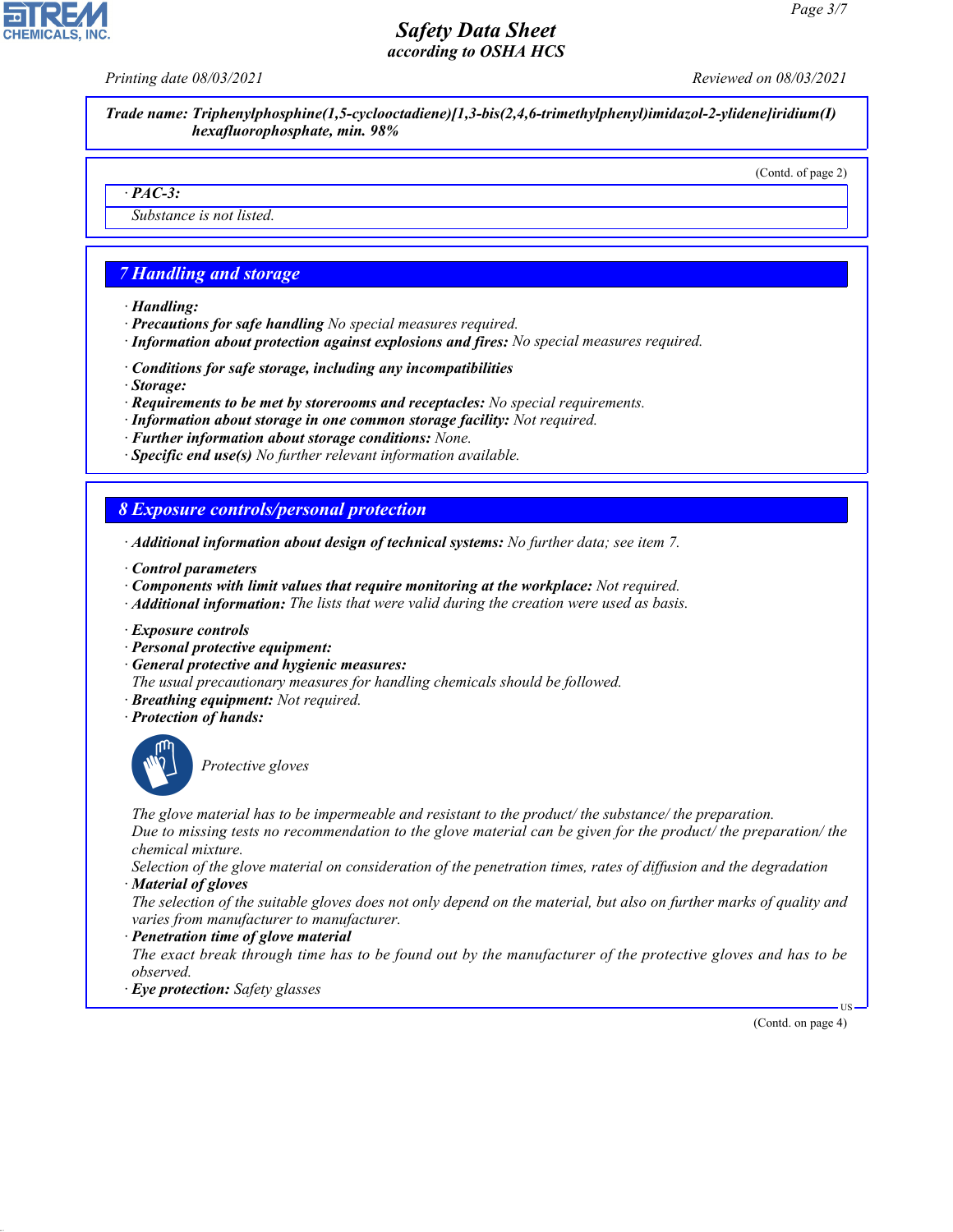*Printing date 08/03/2021 Reviewed on 08/03/2021*

っ

**CHEMICALS, INC.** 

*Trade name: Triphenylphosphine(1,5-cyclooctadiene)[1,3-bis(2,4,6-trimethylphenyl)imidazol-2-ylidene]iridium(I) hexafluorophosphate, min. 98%*

(Contd. of page 3)

| · Information on basic physical and chemical properties    |                                               |  |
|------------------------------------------------------------|-----------------------------------------------|--|
| <b>General Information</b>                                 |                                               |  |
| $\cdot$ Appearance:                                        |                                               |  |
| Form:                                                      | Crystalline                                   |  |
| Color:                                                     | Red                                           |  |
| Odor:                                                      | <b>Odorless</b>                               |  |
| Odor threshold:                                            | Not determined.                               |  |
| $\cdot$ pH-value:                                          | Not applicable.                               |  |
| Change in condition                                        |                                               |  |
| <b>Melting point/Melting range:</b>                        | Undetermined.                                 |  |
| <b>Boiling point/Boiling range:</b>                        | Undetermined.                                 |  |
| · Flash point:                                             | Not applicable.                               |  |
| · Flammability (solid, gaseous):                           | Product is not flammable                      |  |
| · Ignition temperature:                                    |                                               |  |
| <b>Decomposition temperature:</b>                          | Not determined.                               |  |
| · Auto igniting:                                           | Not determined.                               |  |
| · Danger of explosion:                                     | Product does not present an explosion hazard. |  |
| · Explosion limits:                                        |                                               |  |
| Lower:                                                     | Not determined.                               |  |
| <b>Upper:</b>                                              | Not determined.                               |  |
| · Vapor pressure:                                          | Not applicable.                               |  |
| $\cdot$ Density:                                           | Not determined.                               |  |
| $\cdot$ Relative density                                   | Not determined.                               |  |
| $\cdot$ <i>Vapor density</i>                               | Not applicable.                               |  |
| $\cdot$ Evaporation rate                                   | Not applicable.                               |  |
| · Solubility in / Miscibility with                         |                                               |  |
| Water:                                                     | Insoluble.                                    |  |
| · Partition coefficient (n-octanol/water): Not determined. |                                               |  |
| · Viscosity:                                               |                                               |  |
| Dynamic:                                                   | Not applicable.                               |  |
| Kinematic:                                                 | Not applicable.                               |  |
| · Solvent content:                                         |                                               |  |
| <b>Organic solvents:</b>                                   | $0.0\%$                                       |  |
| <b>VOC</b> content:                                        | $0.0$ g/l / 0.00 lb/gl                        |  |
| <b>Solids content:</b>                                     | 100.0%                                        |  |
| $\cdot$ Other information                                  | No further relevant information available.    |  |

# *10 Stability and reactivity*

*· Reactivity No further relevant information available.*

*· Chemical stability*

44.1.1

*· Thermal decomposition / conditions to be avoided: No decomposition if used according to specifications.* (Contd. on page 5)

 $-US$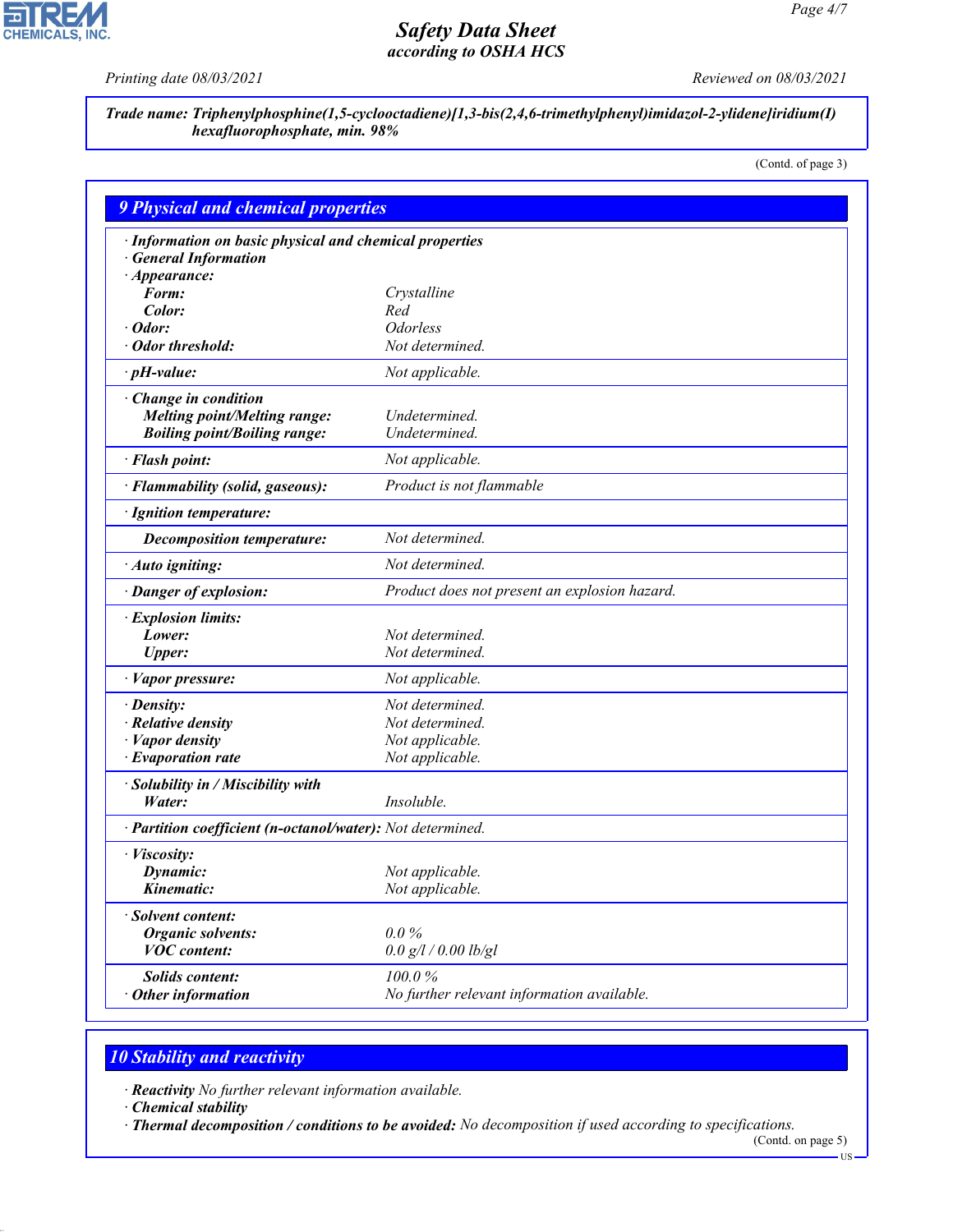*Printing date 08/03/2021 Reviewed on 08/03/2021*

*Trade name: Triphenylphosphine(1,5-cyclooctadiene)[1,3-bis(2,4,6-trimethylphenyl)imidazol-2-ylidene]iridium(I) hexafluorophosphate, min. 98%*

(Contd. of page 4)

- *· Possibility of hazardous reactions No dangerous reactions known.*
- *· Conditions to avoid No further relevant information available.*
- *· Incompatible materials: No further relevant information available.*
- *· Hazardous decomposition products: No dangerous decomposition products known.*

### *11 Toxicological information*

- *· Information on toxicological effects*
- *· Acute toxicity:*
- *· Primary irritant effect:*
- *· on the skin: No irritant effect.*
- *· on the eye: No irritating effect.*
- *· Sensitization: No sensitizing effects known.*
- *· Additional toxicological information:*

*When used and handled according to specifications, the product does not have any harmful effects according to our experience and the information provided to us. The substance is not subject to classification.*

*· Carcinogenic categories*

*· IARC (International Agency for Research on Cancer)*

*Substance is not listed.*

*· NTP (National Toxicology Program)*

*Substance is not listed.*

*· OSHA-Ca (Occupational Safety & Health Administration)*

*Substance is not listed.*

# *12 Ecological information*

- *· Toxicity*
- *· Aquatic toxicity: No further relevant information available.*
- *· Persistence and degradability No further relevant information available.*
- *· Behavior in environmental systems:*
- *· Bioaccumulative potential No further relevant information available.*
- *· Mobility in soil No further relevant information available.*
- *· Additional ecological information:*
- *· General notes: Not known to be hazardous to water.*
- *· Results of PBT and vPvB assessment*
- *· PBT: Not applicable.*
- *· vPvB: Not applicable.*
- *· Other adverse effects No further relevant information available.*

#### *13 Disposal considerations*

*· Waste treatment methods*

44.1.1

*· Recommendation: Disposal must be made according to official regulations.*

(Contd. on page 6)

US

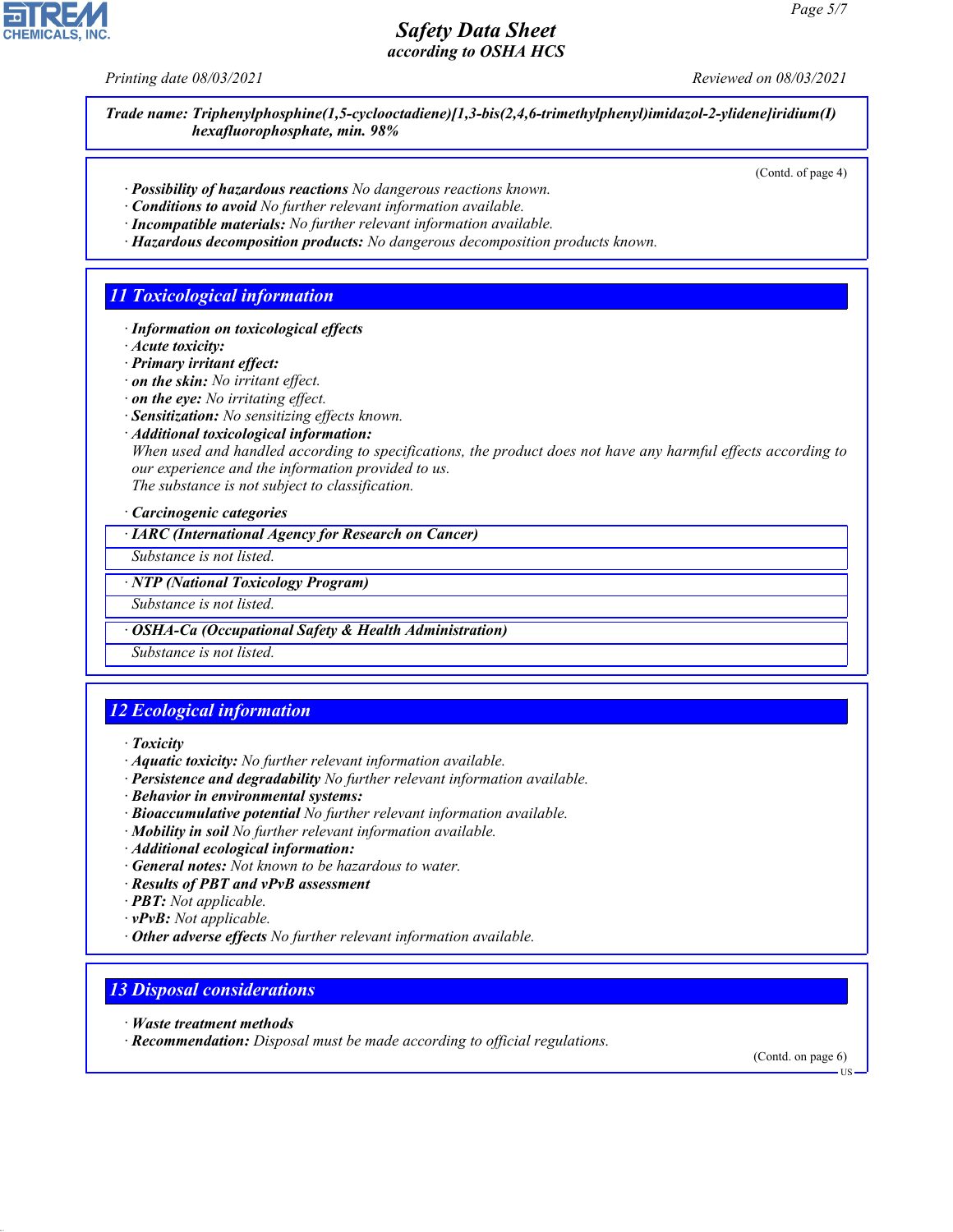

**CHEMICALS, INC.** 

*Trade name: Triphenylphosphine(1,5-cyclooctadiene)[1,3-bis(2,4,6-trimethylphenyl)imidazol-2-ylidene]iridium(I) hexafluorophosphate, min. 98%*

(Contd. of page 5)

*· Uncleaned packagings:*

*· Recommendation: Disposal must be made according to official regulations.*

| <b>14 Transport information</b>                                                     |                 |
|-------------------------------------------------------------------------------------|-----------------|
| ⋅ UN-Number<br>· DOT, ADN, IMDG, IATA                                               | not regulated   |
| $\cdot$ UN proper shipping name<br>· DOT, ADN, IMDG, IATA                           | not regulated   |
| · Transport hazard class(es)                                                        |                 |
| · DOT, ADN, IMDG, IATA<br>$\cdot$ Class                                             | not regulated   |
| · Packing group<br>· DOT, IMDG, IATA                                                | not regulated   |
| · Environmental hazards:<br>$\cdot$ Marine pollutant:                               | No              |
| · Special precautions for user                                                      | Not applicable. |
| · Transport in bulk according to Annex II of<br><b>MARPOL73/78 and the IBC Code</b> | Not applicable. |
| · UN "Model Regulation":                                                            | not regulated   |

#### *15 Regulatory information*

*· Safety, health and environmental regulations/legislation specific for the substance or mixture · Sara*

*· Section 355 (extremely hazardous substances):*

*Substance is not listed.*

*· Section 313 (Specific toxic chemical listings):*

*Substance is not listed.*

*· TSCA (Toxic Substances Control Act):*

*Substance is not listed.*

*· Proposition 65*

*· Chemicals known to cause cancer:*

*Substance is not listed.*

*· Chemicals known to cause reproductive toxicity for females:*

*Substance is not listed.*

*· Chemicals known to cause reproductive toxicity for males:*

*Substance is not listed.*

*· Chemicals known to cause developmental toxicity:*

*Substance is not listed.*

44.1.1

(Contd. on page 7)

US